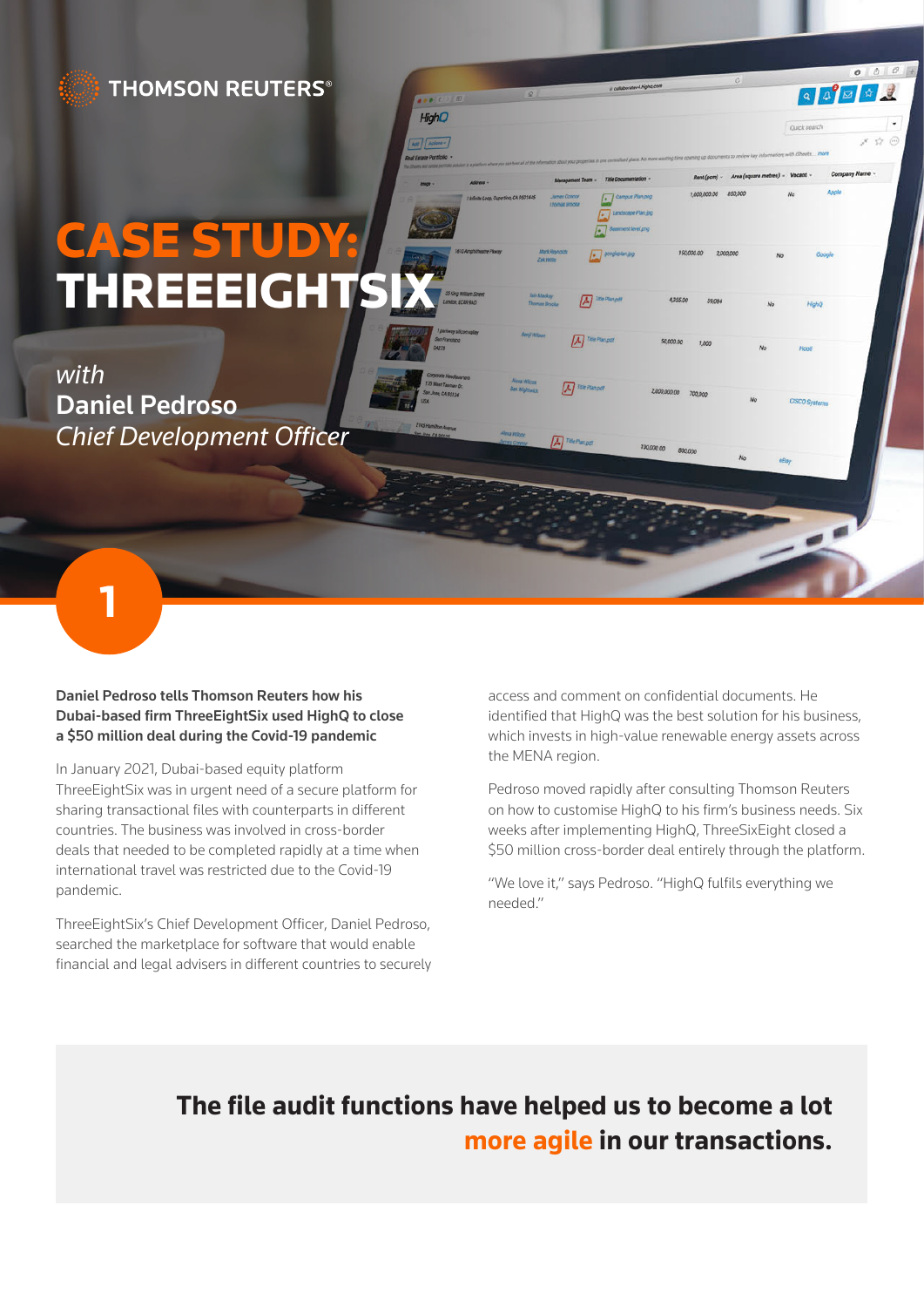**2**

# **The challenge: Rapid and secure document collaboration**

ThreeEightSix is regularly involved in high-stakes M&A deals that need to be completed under intense time pressure without any leaks of confidential files. The firm identified that its intellectual property had been compromised in the past when using file-sharing software that allowed third parties to keep copies of its sensitive files.

ThreeEightSix determined that HighQ is the best cloudbased platform in the market for facilitating international business deals. HighQ enables authorised users to view and suggest revisions to documents stored on the platform but, crucially, prevents third parties from keeping hard or soft copies of those files.

"HighQ helps us to monitor and control the flow of our information," says Pedroso. "Our intellectual property is critical to business development and the last thing we want is for a third party to get hold of it."

Another benefit of HighQ is that it eliminates the need for email chains about document revisions. All authorised parties are notified when, for example, the client's legal counsel comments on the wording of a draft contract.

"The file audit functions are fantastic and have helped us to become a lot more agile in our transactions. With HighQ, we know immediately when someone has made any changes to a file and we can address those on the spot," comments Pedroso. "That can reduce the total transaction time by a week or two, which for us is very important."

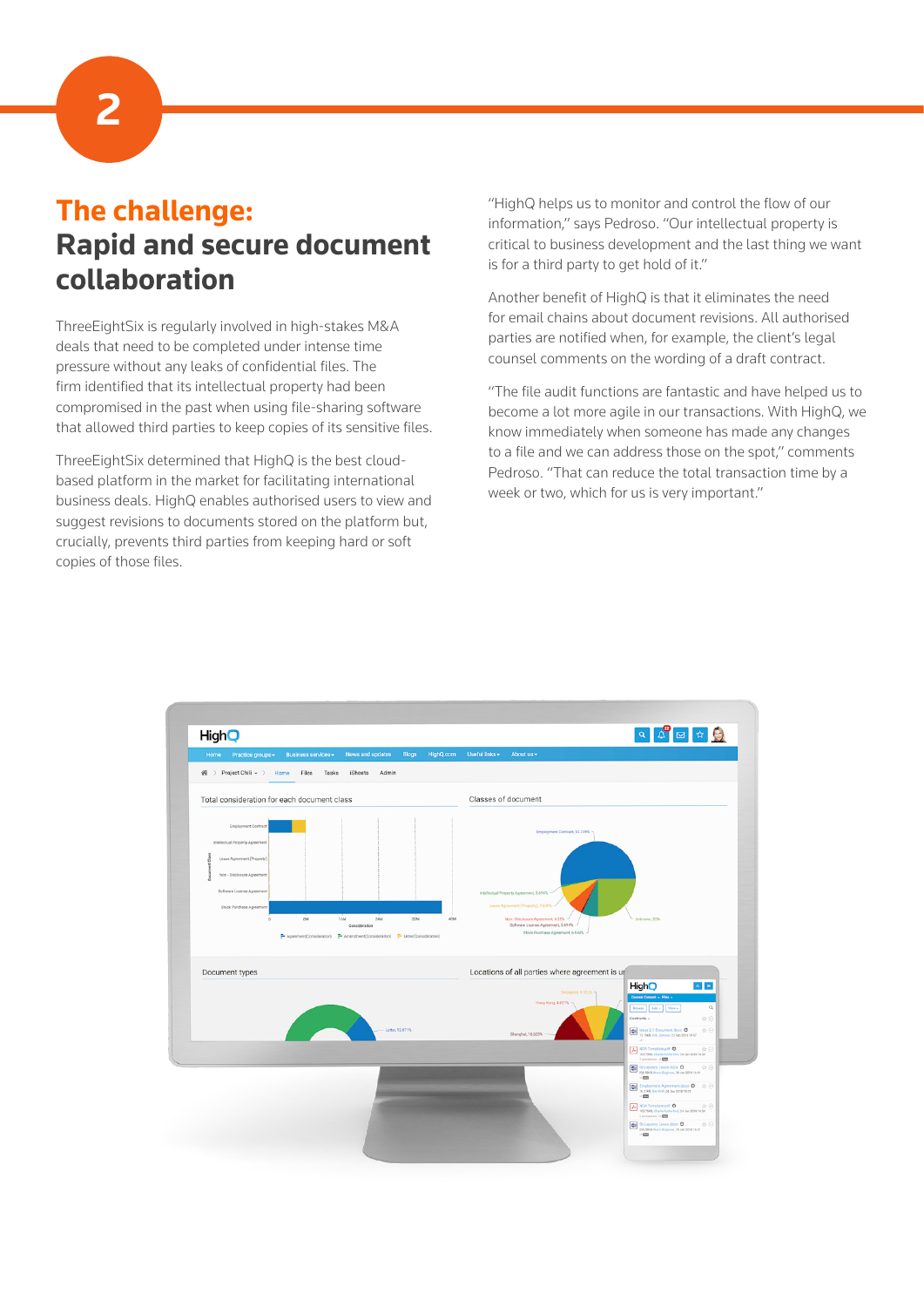**3**

# **The solution: Efficient workflows for cross-border transactions**

After less than two months of implementing HighQ, Pedroso attests that the platform has become a fundamental part of ThreeSixEight's business and has "absolutely" transformed its day-to-day workflows. The ease of using the software enables the firm and authorised third parties to rapidly work together remotely in virtual data rooms that have strict security controls.

"The user experience is fantastic. We have around 12 projects open on HighQ and no one has called to say 'how do we use it, I don't understand it'," remarks Pedroso.

He compares the HighQ user experience with that of the company's client relationship management (CRM) and enterprise resource planning (ERP) solutions, which often necessitate a day or two of training for new users.

"Our company has implemented a lot of software over the past few years, and HighQ is by far the easiest, the most comprehensive and the best tool we have. It brings a lot of value to ThreeSixEight's business," says Pedroso.

By way of example, Pedroso points to the successful completion of a \$50 million cross-border transaction conducted entirely through HighQ. In previous times, the parties would have met in person to negotiate the deal. But, in early 2021, their representatives in Dubai and London were unable to meet in person due to national lockdowns during the Covid-19 pandemic.

To overcome the distance barriers and collaborate securely on the deal, both parties decided to use their own branded version of HighQ to share files with each other's representatives.

"They were accessing our platform to answer our Q&As and to upload the documents we were requesting, and we were using their platform to see the documents they had as proof of the stage they were in for our due diligence process," recalls Pedroso.

The lean equity firm currently has four core internal HighQ users: its chairman, Chief Executive Officer, General Counsel and Pedroso, all based in Dubai. They have used the software to open new cases, generate new folders and assign access rights to internal colleagues and external users, including the firm's legal counsel, CMS.

"We were learning as we were going, and also trying to be as agile as possible, but we never felt there was going to be any leak of our documents," comments Pedroso.

When an agreement for the deal was reached, an index check confirmed that all files reviewed through each other's HighQ platform had been numbered and archived correctly. The agreed Q&As from HighQ were then exported at the click of a button into an Excel spreadsheet, where the data was presented in a user-friendly way.

Once all parties gave the go-ahead for the transaction to be finalised, the deal documents were ready to be digitally signed through HighQ's seamless integration with e-signature software DocuSign.

"I think the transaction would still have gone ahead if we didn't have HighQ, but it may have been delayed because international flights to conduct negotiations wouldn't have been able to take place," comments Pedroso.

## **As ThreeEightSix expands further, HighQ will follow**